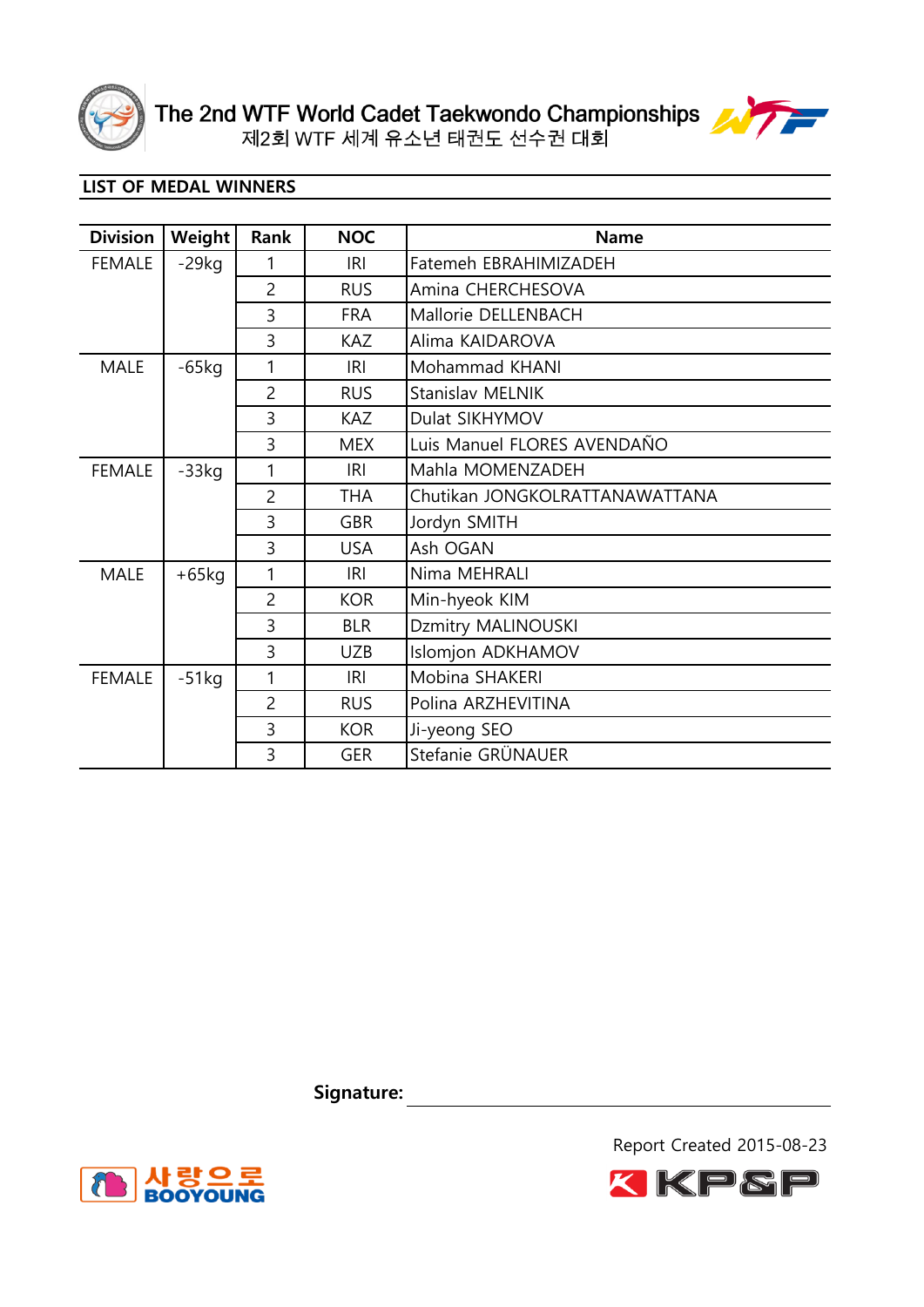



| <b>Division</b> | Weight   | Rank           | <b>NOC</b> | <b>Name</b>              |
|-----------------|----------|----------------|------------|--------------------------|
| <b>MALE</b>     | $-33kg$  | 1              | <b>KOR</b> | Kang-min KIM             |
|                 |          | $\overline{c}$ | <b>IRI</b> | Amir VALIPOUR            |
|                 |          | 3              | PHI        | Wendil Jay RAMA          |
|                 |          | 3              | <b>UZB</b> | Jasurbek ZOKIROV         |
| <b>FEMALE</b>   | $-41kg$  | 1              | <b>THA</b> | Ploylapus CHAIPRASIT     |
|                 |          | $\overline{2}$ | <b>IRI</b> | Setareh CHABOKI          |
|                 |          | 3              | <b>UKR</b> | Viktoriya SOBKO          |
|                 |          | 3              | <b>TUR</b> | Derya ESME               |
| <b>MALE</b>     | $-37kg$  | 1              | <b>THA</b> | Ratchapon SENGHAPHAN     |
|                 |          | $\overline{c}$ | <b>MEX</b> | Jorge FONSECA            |
|                 |          | 3              | <b>GBR</b> | Mason YARROW             |
|                 |          | 3              | <b>KOR</b> | Chan-yeong LEE           |
| <b>FEMALE</b>   | $-47$ kg | 1              | <b>FRA</b> | Ines MEHNANA             |
|                 |          | $\overline{2}$ | <b>RUS</b> | Elizaveta ANDRIIANENKO   |
|                 |          | 3              | <b>TUR</b> | Ahsen SENGUN             |
|                 |          | 3              | <b>MGL</b> | Namuun BOLDBAATAR        |
| <b>MALE</b>     | $-53kg$  | 1              | <b>GER</b> | Muhammedcan GOEKCE       |
|                 |          | $\overline{2}$ | <b>UKR</b> | Oleksandr DZIUBA         |
|                 |          | 3              | <b>TUR</b> | Anil Erkin ZERAY         |
|                 |          | 3              | <b>MEX</b> | Baldomero GUTIERREZ PEÑA |

**Signature:**





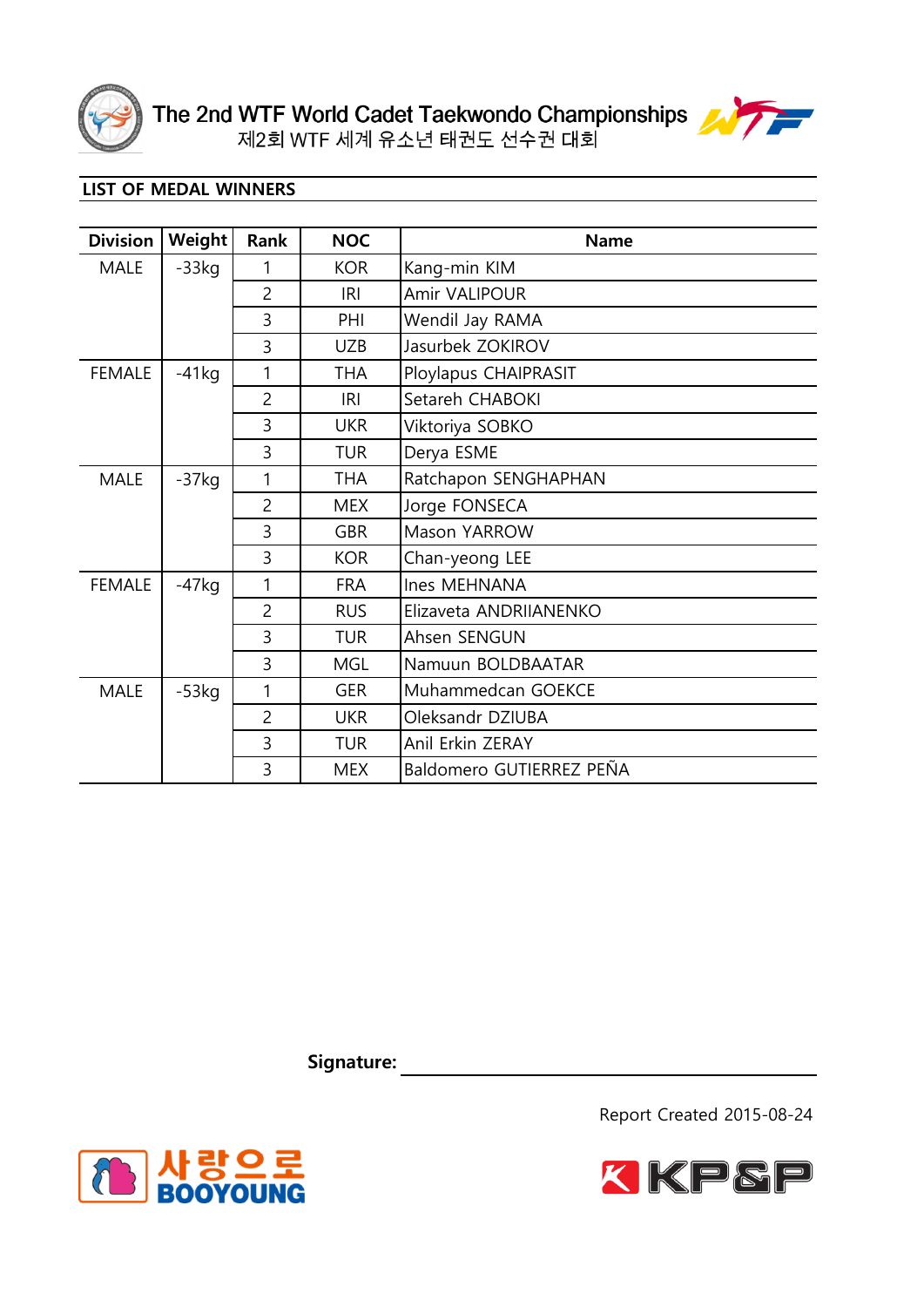



| <b>Division</b> | Weight   | Rank           | <b>NOC</b> | <b>Name</b>             |
|-----------------|----------|----------------|------------|-------------------------|
| <b>FEMALE</b>   | $-44kg$  | 1              | <b>KOR</b> | Ye-ji LEE               |
|                 |          | $\overline{c}$ | <b>ESP</b> | Raquel TIRADO GERMAN    |
|                 |          | 3              | <b>GER</b> | Vanessa BECKSTEIN       |
|                 |          | 3              | <b>ROU</b> | Liana MUSTEATA          |
| <b>MALE</b>     | $-41kg$  | 1              | <b>GER</b> | Ranye DREBES            |
|                 |          | $\overline{c}$ | PLE        | Mohammad YASINI         |
|                 |          | 3              | <b>COL</b> | Andres MORENO           |
|                 |          | 3              | <b>RUS</b> | Artem SYSOEV            |
| <b>FEMALE</b>   | $-55$ kg | 1              | <b>IRI</b> | Zohreh HASAN NATAJ      |
|                 |          | $\overline{2}$ | <b>SRB</b> | Nadica BOZANIC          |
|                 |          | 3              | <b>TUR</b> | Kezban Sefahat BUGAN    |
|                 |          | 3              | <b>ESP</b> | Aitana SANTOME SANTOS   |
| <b>MALE</b>     | $-45$ kg | 1              | <b>RUS</b> | Denis LANTRATOV         |
|                 |          | $\overline{2}$ | <b>THA</b> | Suparwit LAOWPOLPRATEEP |
|                 |          | 3              | <b>IRI</b> | Hamed ASGHARI MAHIABADI |
|                 |          | 3              | <b>GER</b> | Spyros Raffael KOSTARAS |
| <b>FEMALE</b>   | -59kg    | 1              | <b>RUS</b> | Margarita BLIZNIAKOVA   |
|                 |          | $\overline{2}$ | <b>TUR</b> | Huri KORKUT             |
|                 |          | 3              | <b>PUR</b> | Isabella DIAZ           |
|                 |          | 3              | <b>IRI</b> | Negar POURJAMALI        |

**Signature:**